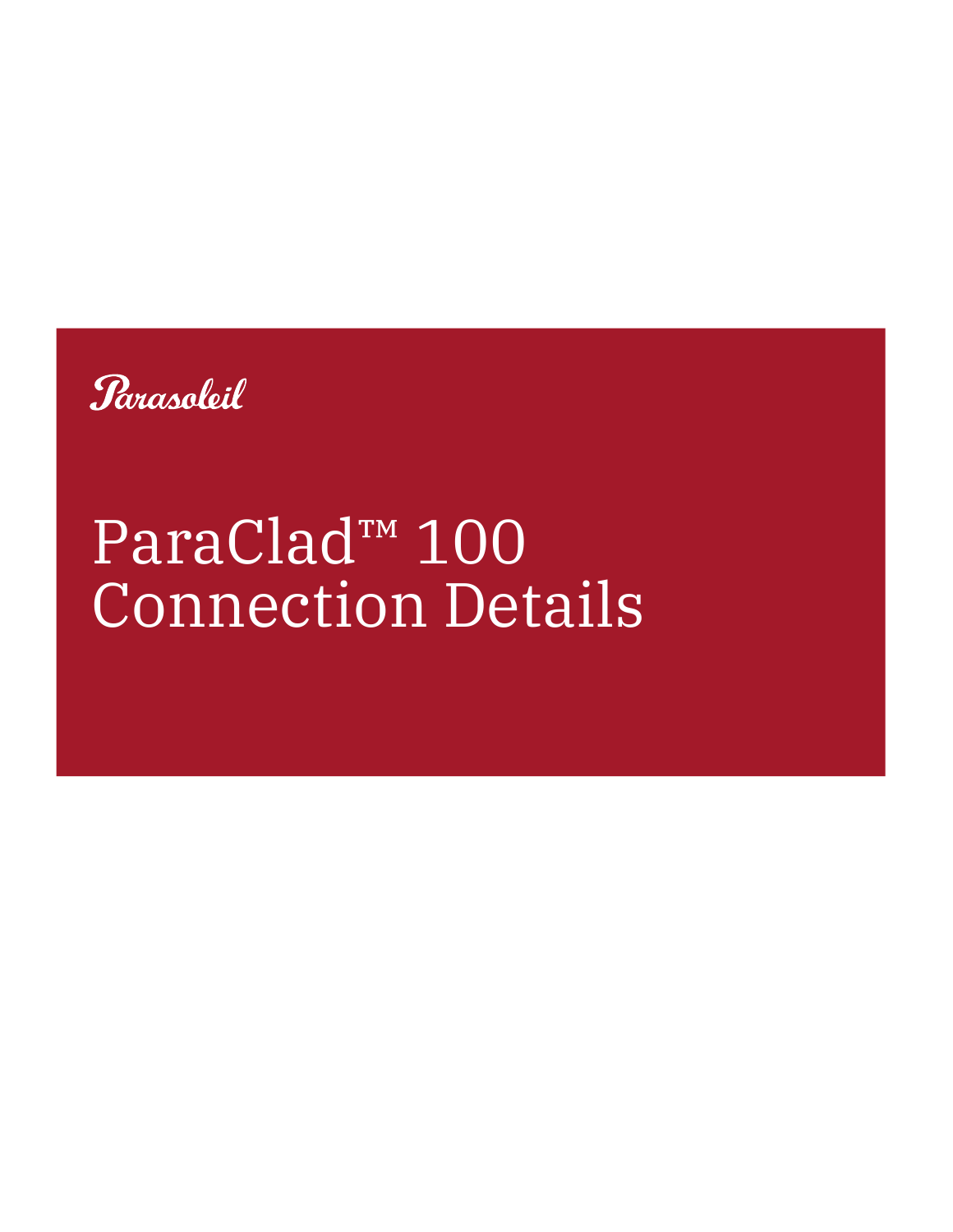

## PARCLAD 100 BASE DRAWING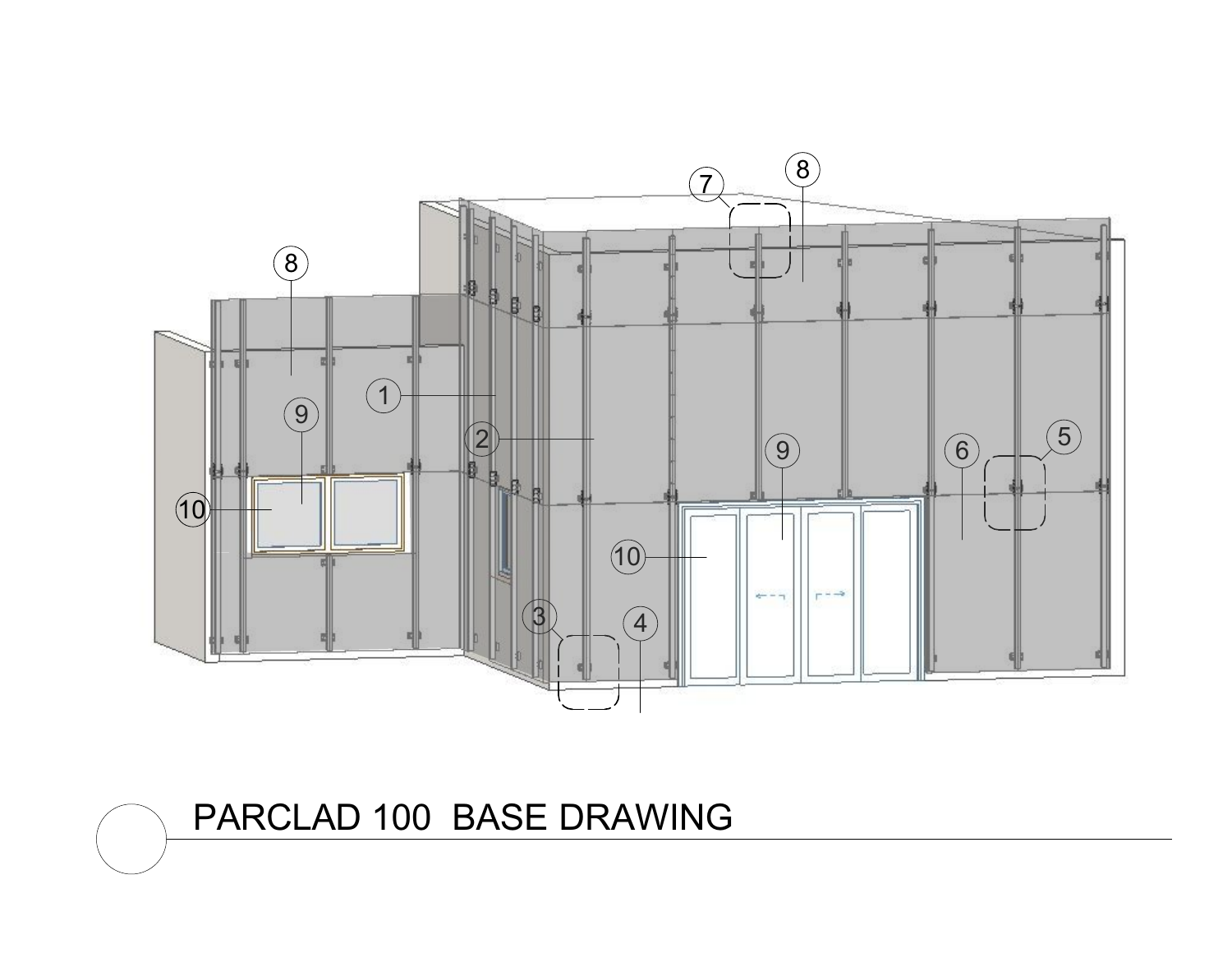

C

d

6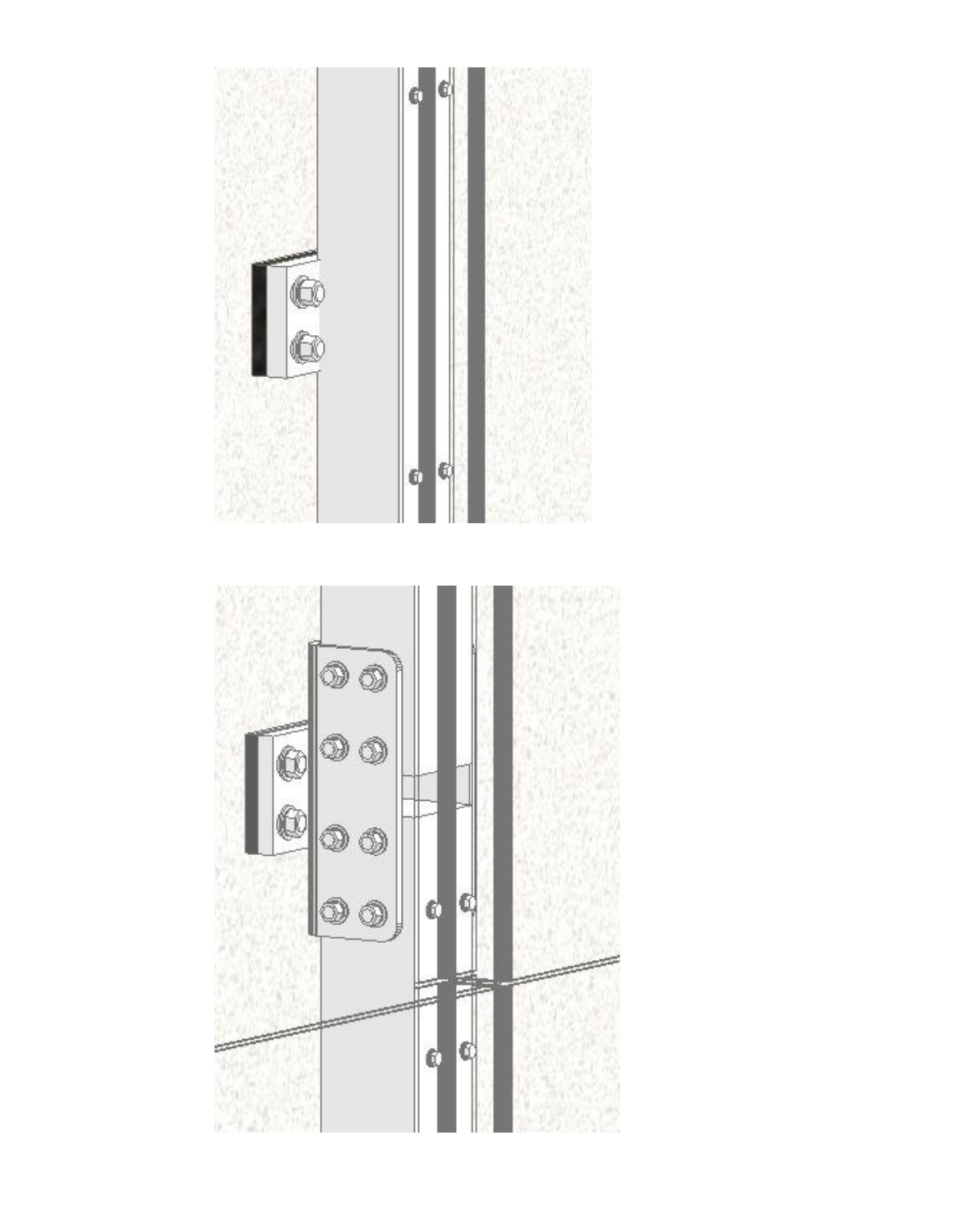

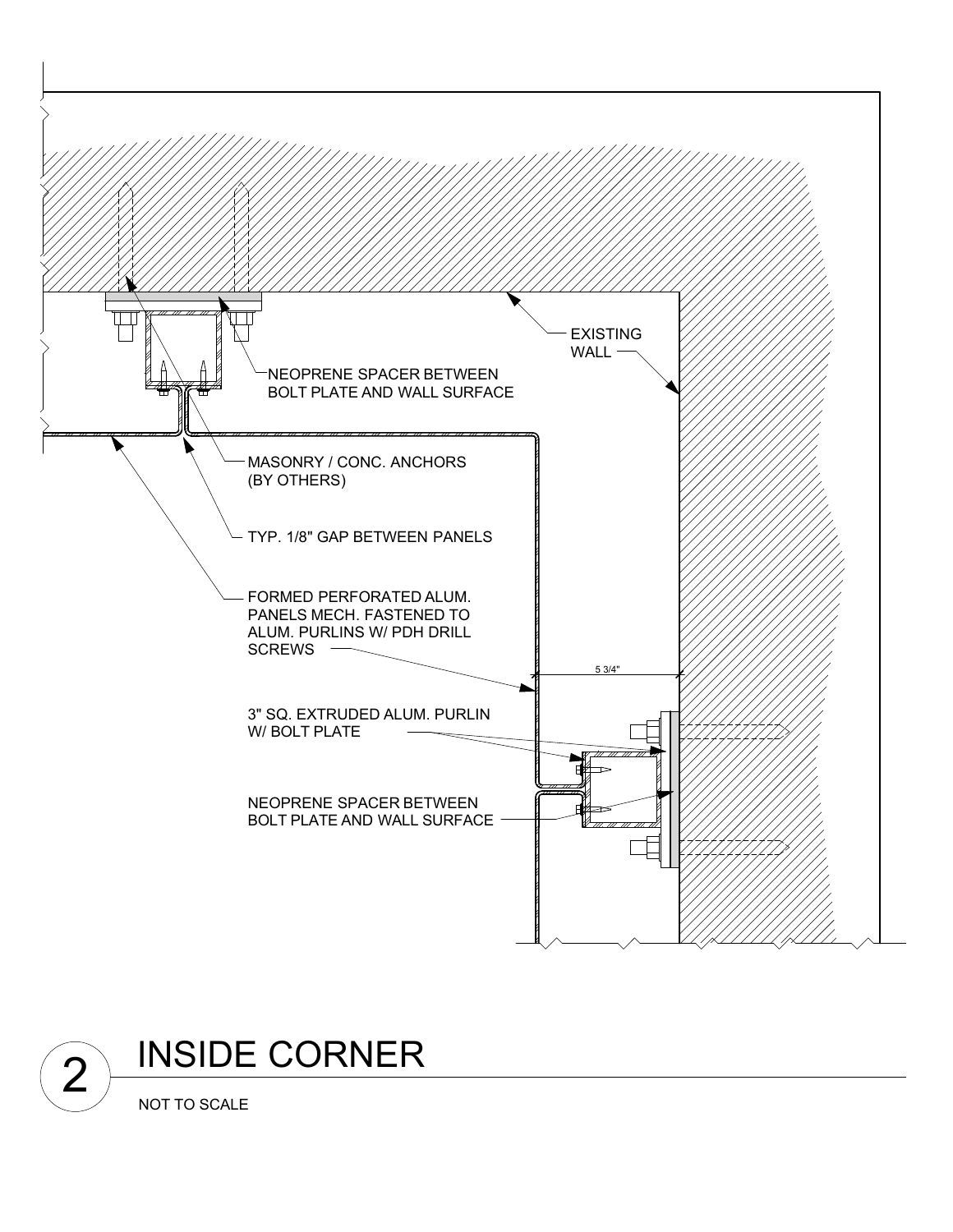

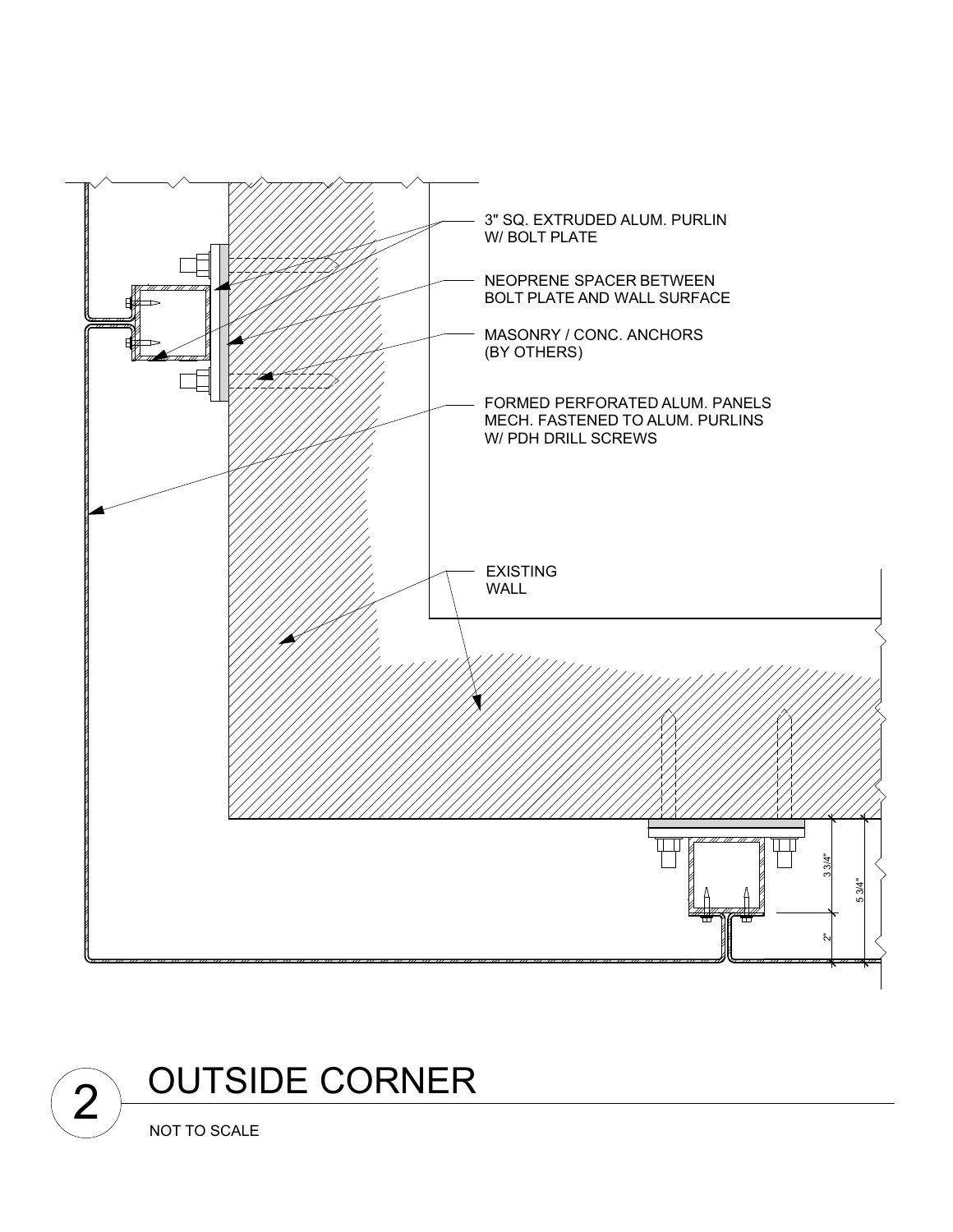

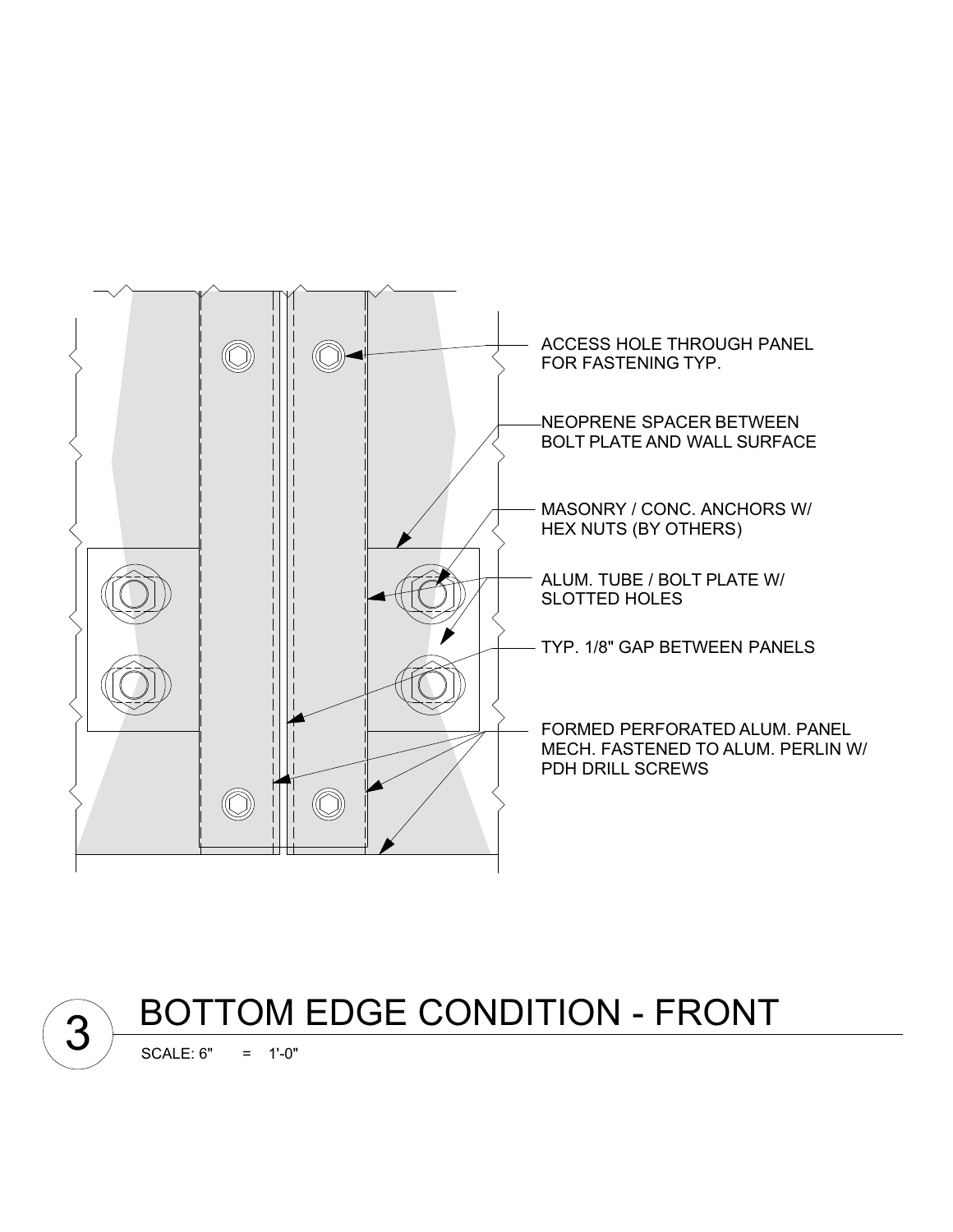

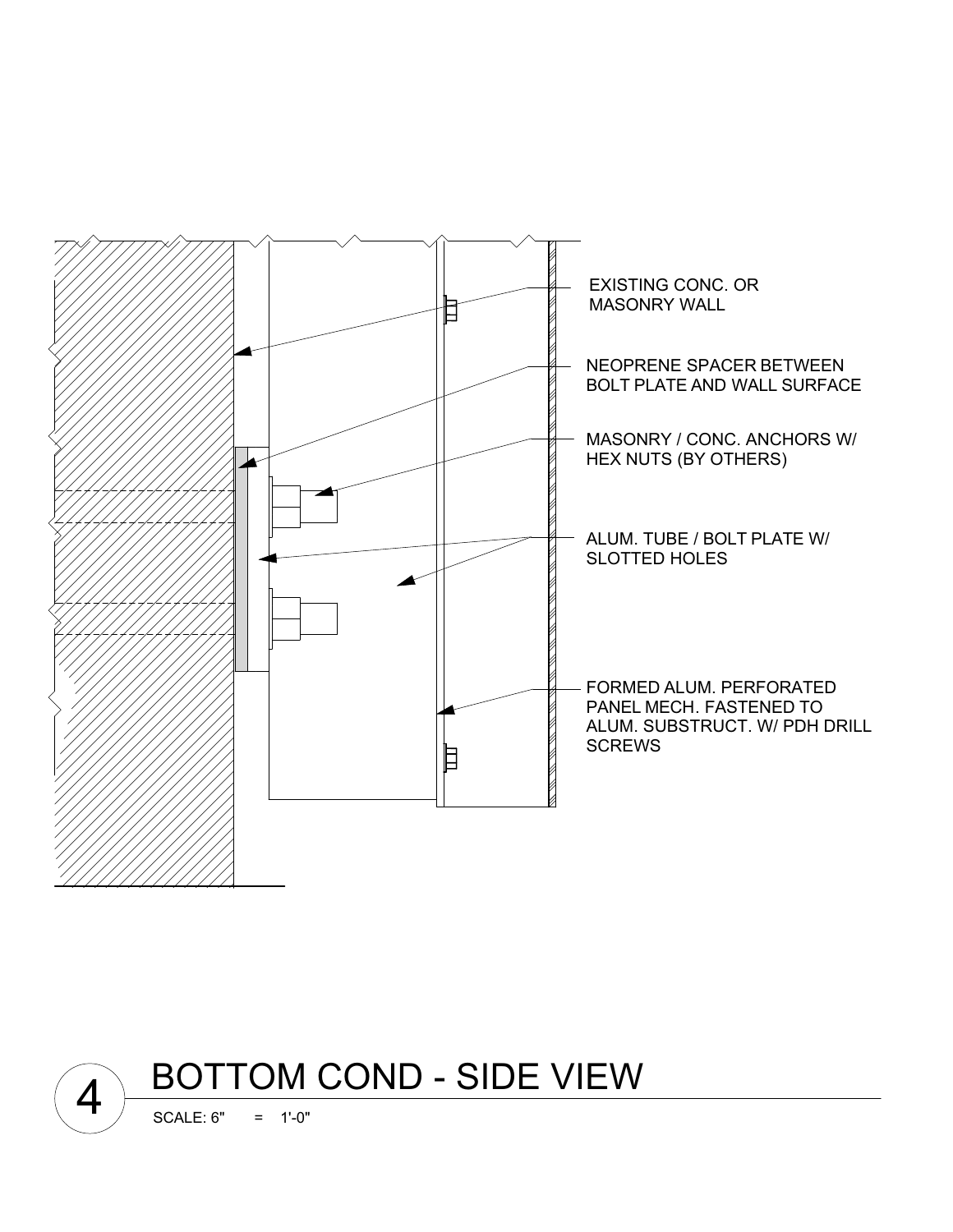

 $5$   $\frac{$   $\sqrt{11}$   $\sqrt{11}$   $\sqrt{11}$   $\sqrt{11}$   $\sqrt{11}$   $\sqrt{11}$   $\sqrt{11}$   $\sqrt{11}$   $\sqrt{11}$   $\sqrt{11}$   $\sqrt{11}$   $\sqrt{11}$   $\sqrt{11}$   $\sqrt{11}$   $\sqrt{11}$   $\sqrt{11}$   $\sqrt{11}$   $\sqrt{11}$   $\sqrt{11}$   $\sqrt{11}$   $\sqrt{11}$   $\sqrt{11}$   $\sqrt{11}$   $\sqrt{$ CHANNEL SPLICE BRACKET FRONT VIEW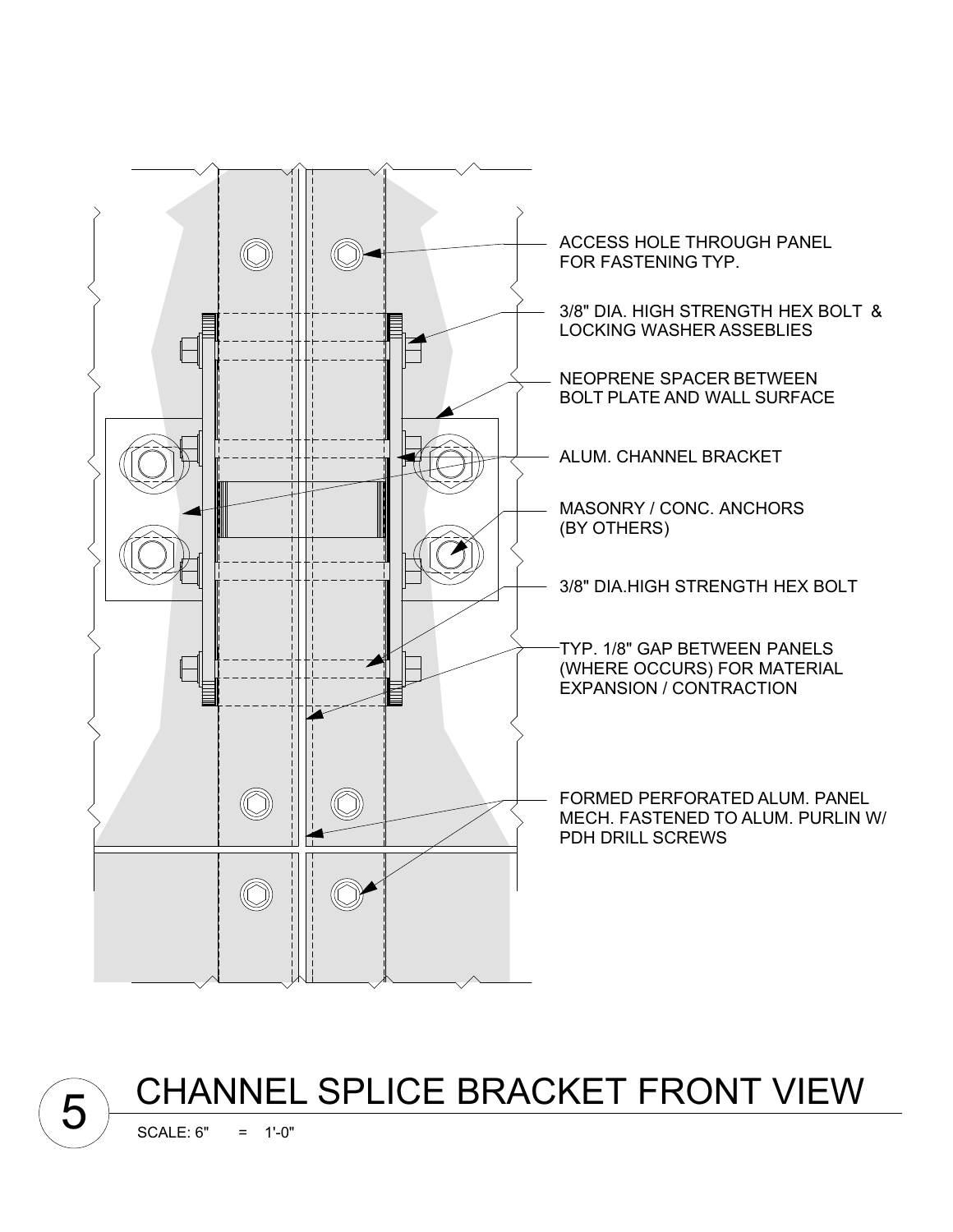

 $6 \bigg)$  CHAININE CHANNEL BRACKET SIDE VIEW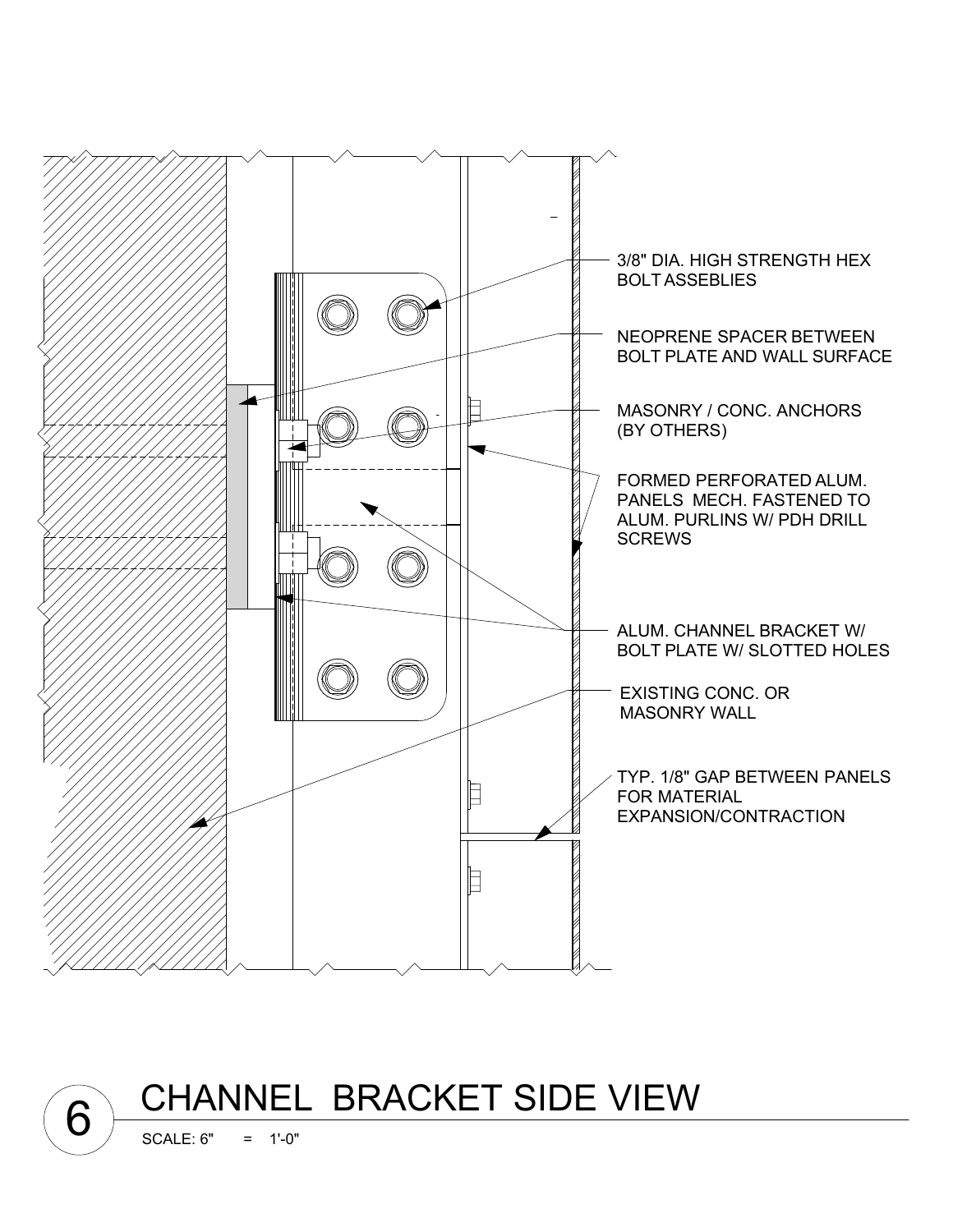

## $7) \frac{IUP UIV}{SCALE: 6" = 1:-0"}$ TOP COND. FRONT VIEW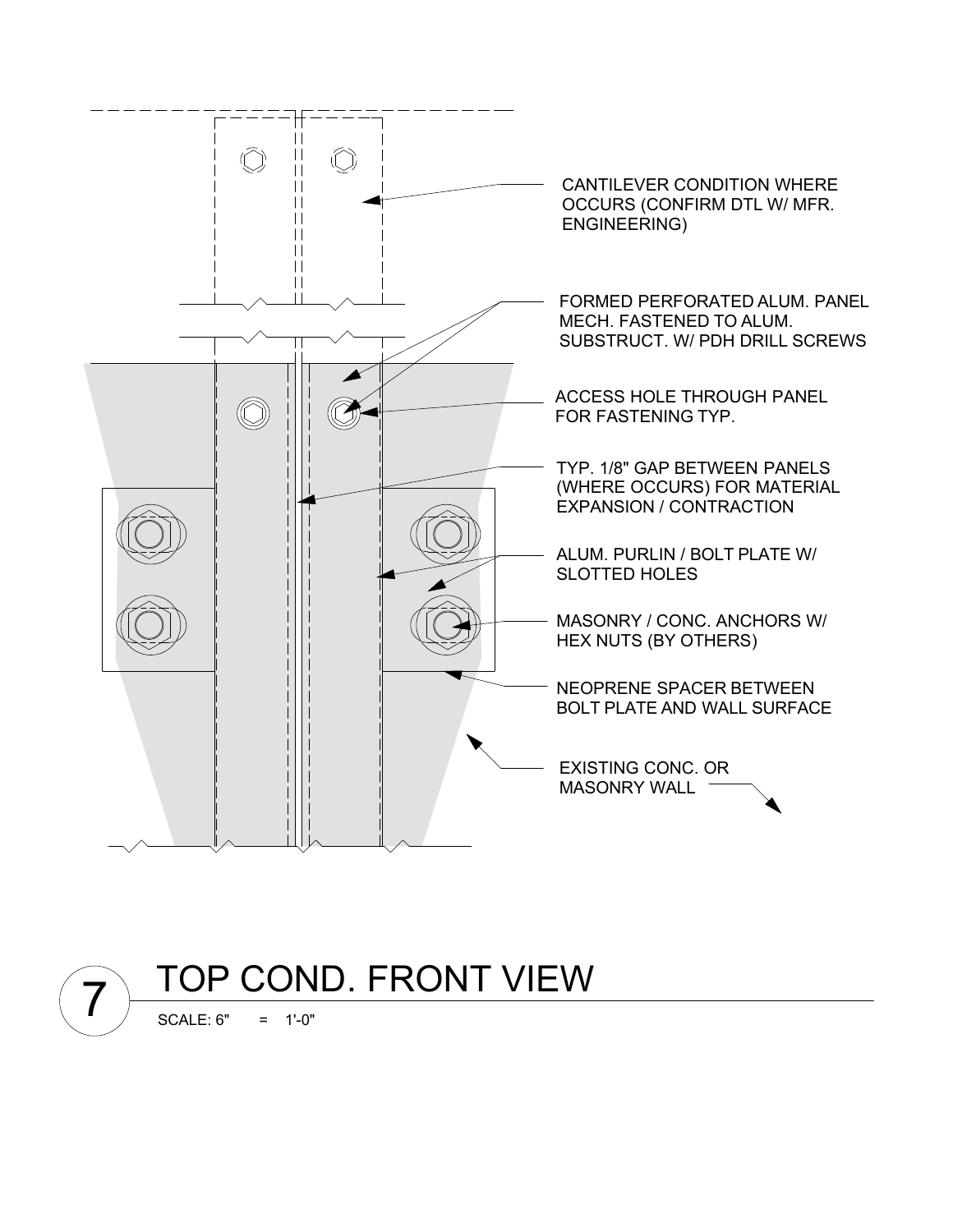

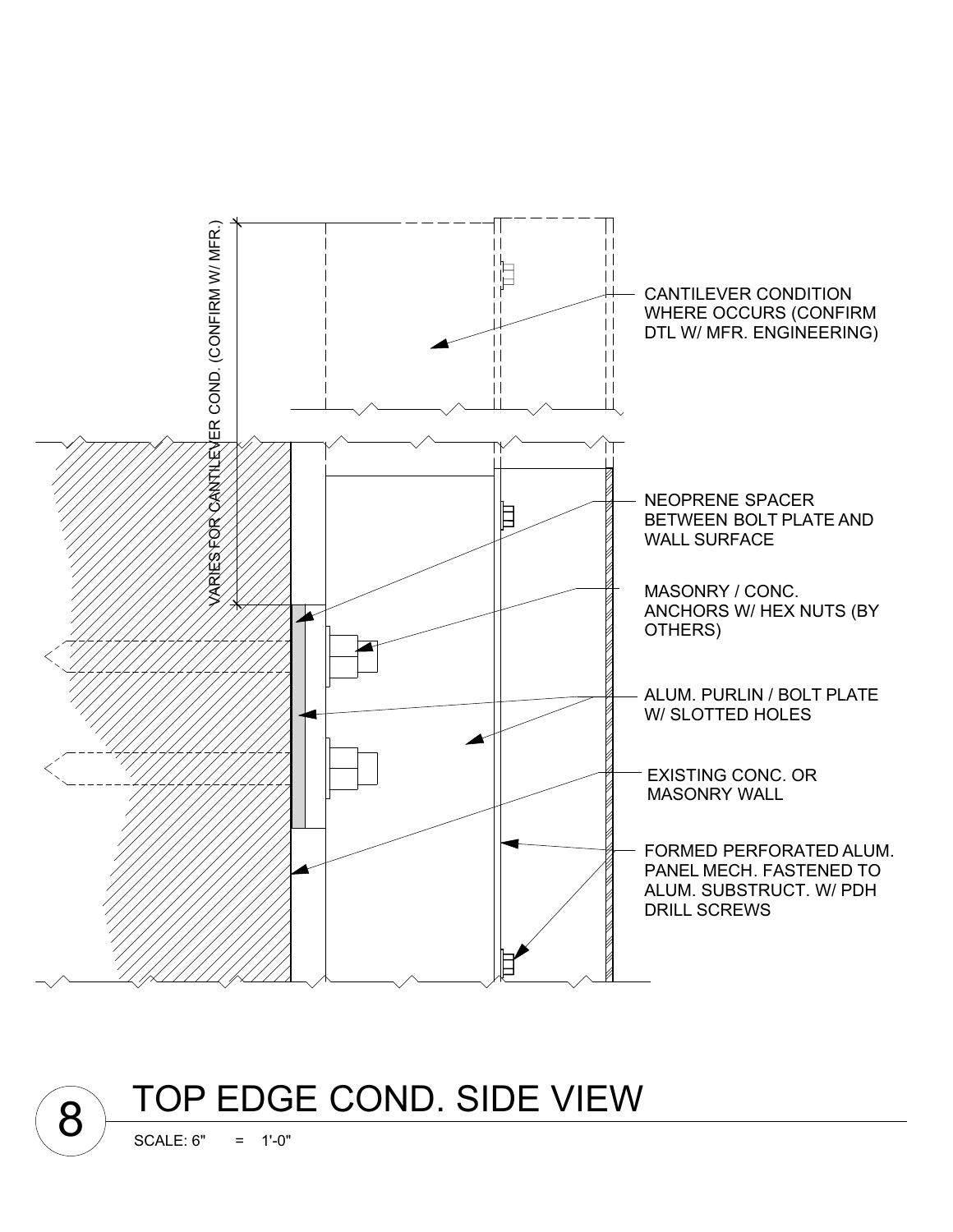

 $9) \frac{1000R/V}{\text{scale: } 6"}$ DOOR / WINDOW HEAD DTL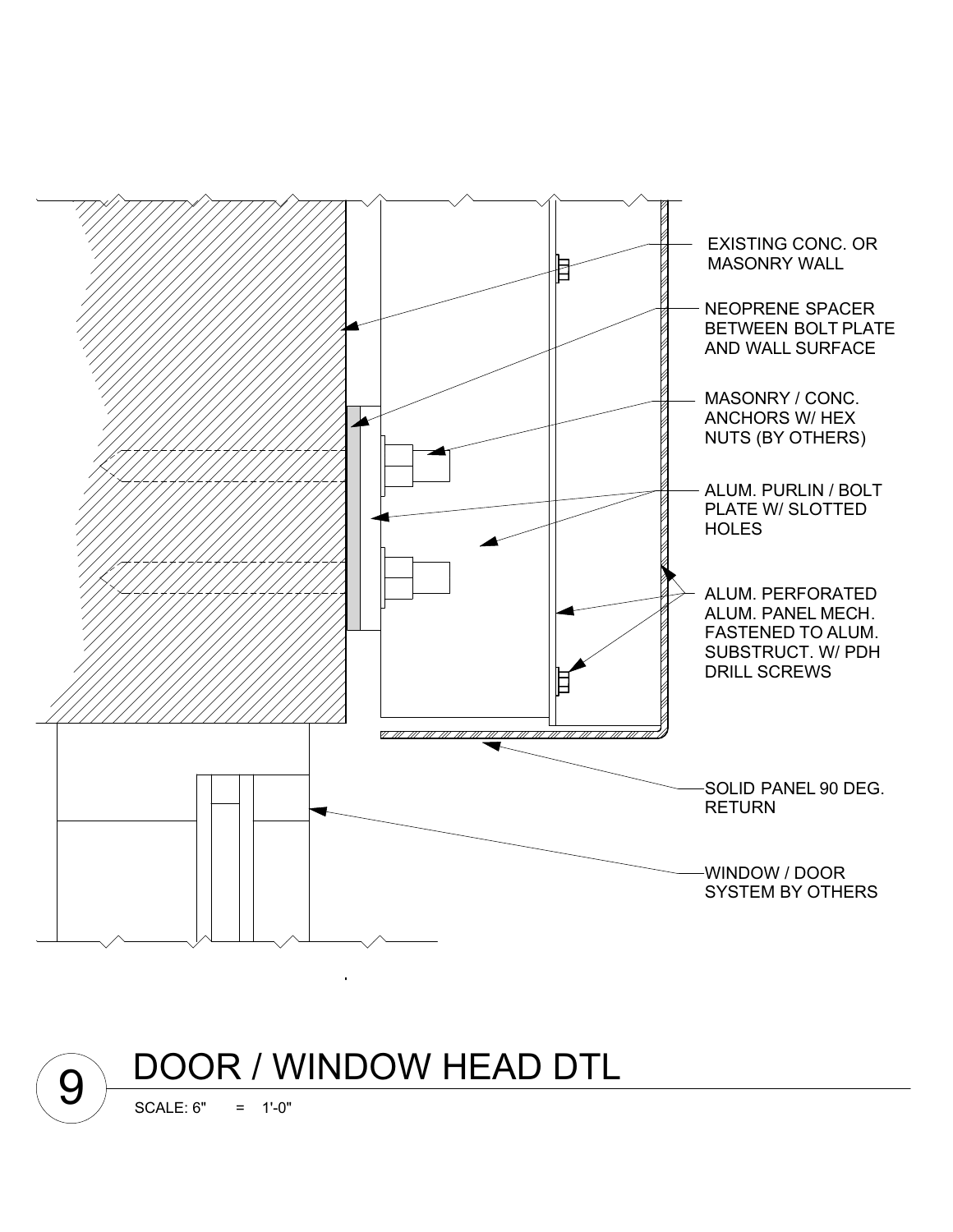